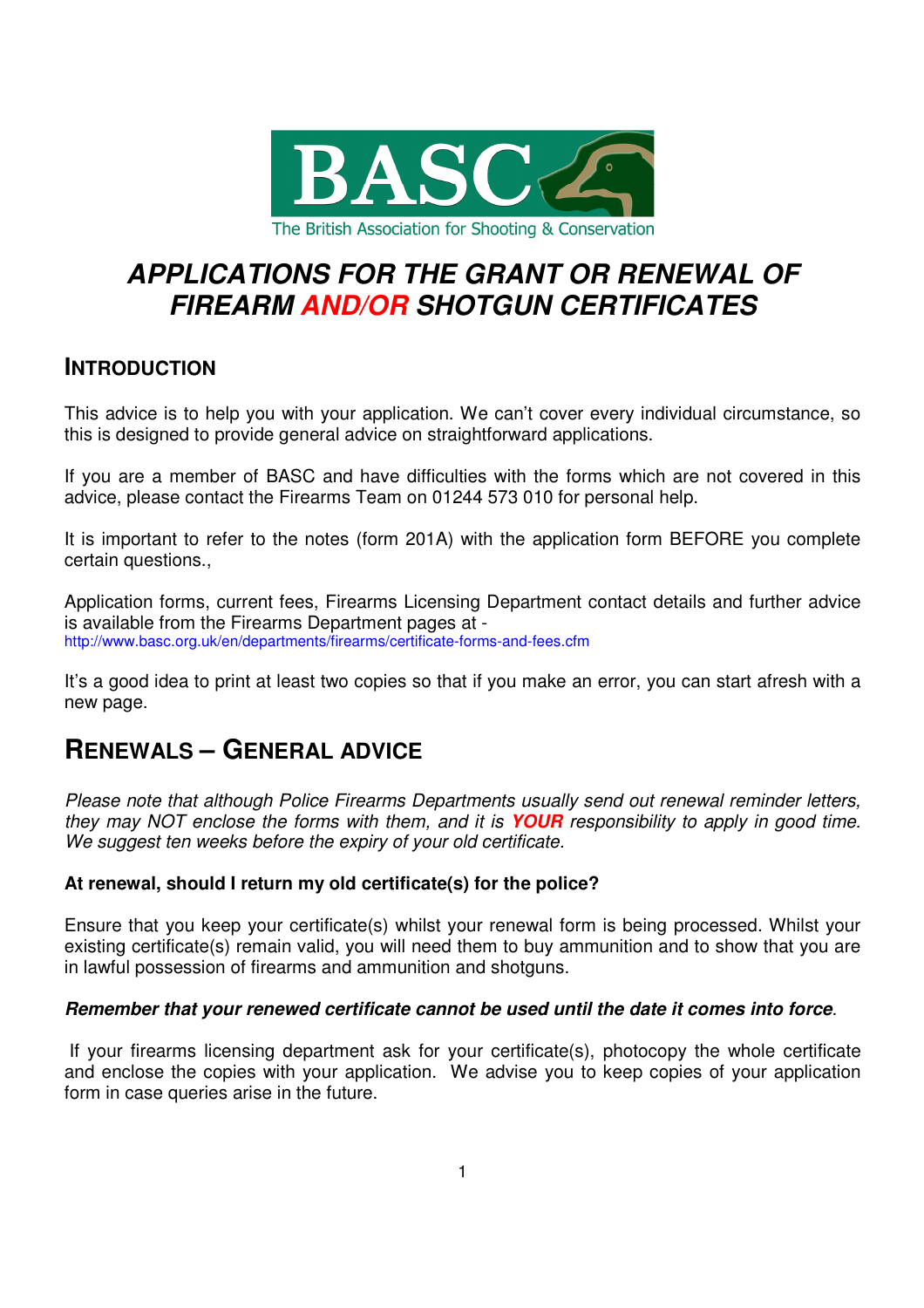### **What if I experience a delay in renewal?**

If you have returned your application for renewal in good time and are experiencing delays which may put you in unlawful possession of firearms, shotguns or ammunition when your certificate expires, then you should ask for a temporary Permit under Section 7 of the Firearms Act 1968. This will allow you to keep and use your firearms and shotguns and also, by virtue of Section 5(2)(a) of the Firearms (Amendment) Act 1988, to purchase shotgun ammunition.

Unfortunately this will **NOT** allow you to possess expanding ammunition if you have any. This should be lodged with a registered firearms dealer until you have your renewed certificate.

Make sure that you complete the form carefully and return it **as quickly as possible in the case of renewal** to give the system a chance to work properly. Give the police reasonable time to issue a new certificate before the expiry date. 10 weeks should allow plenty of time.

### **What if I'm asked to complete extra forms?**

The Firearms Act 1968 states very clearly that the application shall be in the form provided by those Rules.

This means that the official application form (Firearms Form 201) is the only one you are required to complete. The Firearms Enquiry Officer (FEO) may ask for clarification of your answers to questions on the form but he may not require you to complete any other forms or ask you to get anyone else to do so.

# **FILLING IN THE FORM**

# **GRANT OR RENEWAL**

# **Unlike the old forms, this form now applies to BOTH firearms and shotguns.**

At the top of the form are a series of tick-boxes to tell the police which certificates you are applying for, whether this is a renewal or a new certificate application, and whether you want the two certificates to expire at the same time – "conterminously"

# **PAGE 1**

# **PART A - PERSONAL DETAILS**

#### **Questions 1-8**

Note that the questions ask for your SURNAME FIRST and your first names second.

These questions concern your personal details and are self-explanatory. If you do not have an email address or mobile 'phone number, you should put a line through the answer section, or enter "none", "Not applicable" or "N/A."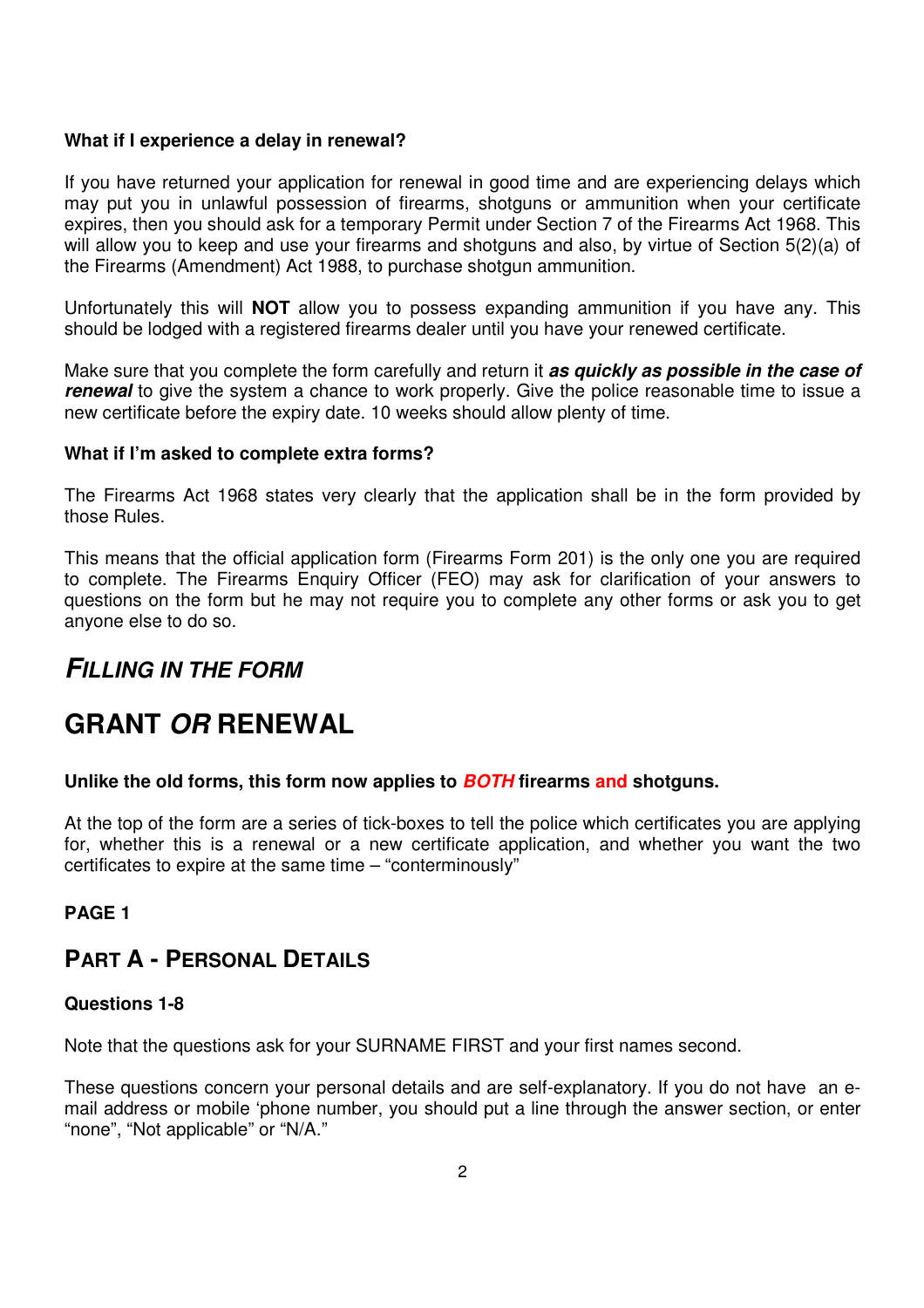The contact details are there so that the Firearms Enquiry Officer (FEO) may make an appointment at a mutually convenient time.

# **Question 9**

If you are retired, unemployed or self-employed, answer "Not applicable" or "N/A."

### **PART B - Personal health and medical declaration.**

It is important that you read notes 5 and 6 and the declaration very carefully **before** you complete these questions.

Note that you do not have to give details of **both** your General Practitioner (GP) **and** any specialist who might be treating you. If you have declared a relevant medical condition, then you should provide the details of the medical person principally treating you for that condition. Again, if you don't know the e-mail address there is no need to provide it.

Even if you have not declared any medical on mental conditions, you must provide your GP's details.

Historically, the guidance issued by the Home Office on Firearms Law stated that if the police wished to have a "medical report" from your GP (as opposed to simply details of your medical record) then the police should pay for it.

Unfortunately the Home Office removed this helpful advice in their latest guidance to firearms law despite BASC objections. The Home Office no longer offers any "guidance" on this matter  $-$  it is silent.

The Association of Chief Police Officers' advice is to encourage a nationally consistent approach to the requesting of medical reports associated with applications. The decision to request additional medical information from an applicant's GP should only be made following a risk assessment and be proportionate to any concerns that have been raised. There should not be a blanket policy of requesting medical reports simply because a declaration has been made.

They do however recommend that where a medical report is considered proportionate, that the applicant be written to making them aware and putting the onus on the applicant to pay for and provide a report from their GP.

**Question 10** refers to medical conditions WHICH WOULD AFFECT YOUR SAFE POSSESSION OF FIREARM OR SHOTGUNS – there is no need to declare minor issues which would not make you a danger with a gun. Note 5 make this clear. If in any doubt ask your Doctor.

In **Question 11**, if you don't know the e-mail address of your GP's practice or medical centre you can write "not known", although it will be helpful if you can find it.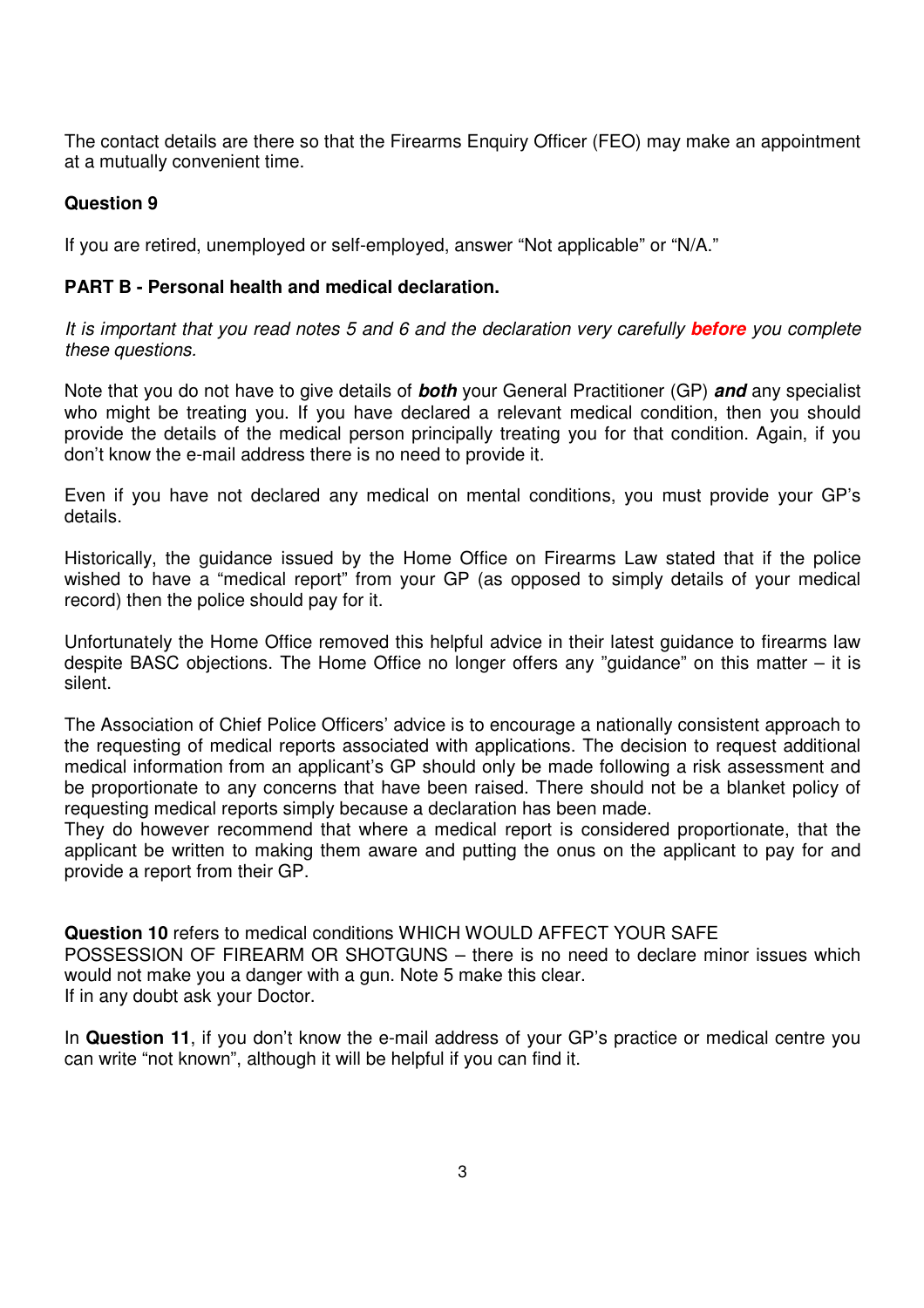### **Medical declaration**

This may seem an intrusion into your privacy but you must complete it if you want the application to be processed. In fact it is not quite so bad as might first appear because it only gives the police authority to approach your GP or medical specialist for "factual details" of your medical history; ie: a report. The police must not ask the Doctor for an opinion of your fitness to possess guns, nor are they allowed access to your full medical records.

Declaring a medical or mental condition is NOT an automatic bar to the grant or renewal of a certificate, but making a false declaration could result in prosecution

# **PAGE 2**

### **Question 12**

For purposes of the Firearms Acts **there is no such thing as a spent conviction**. You must include **all** convictions, **including ALL motoring offences** except fixed penalty and parking tickets, **whether still recorded on your driving licence or otherwise** - whether in Britain or abroad. **Informal Cautions do not need to be mentioned, but formal written cautions and conditional or absolute discharges do**.

Remember, It is not sufficient to write "please see your records" or "as previous application."

There is no need to give full details of each offence, just the date and type of offence is required.

If you haven't lived elsewhere in the last five years, we suggest you strike a diagonal line through each section.

# **PAGE 3**

# **PART C - FIREARM CERTIFICATE ONLY**

You might wish to draw a diagonal line across the page if you are only applying for a shotgun certificate.

**You must read notes 9 (1) & (2) BEFORE completing this section.** 

#### **Question 13**

.

Applies to firearms you currently possess. If this is an application for the GRANT of a firearm certificate, then you will need to write "none" in the box at the top of Question 13

**"Calibre**." This asks for the calibre of rifle/pistol/shotgun, not for the name of the cartridge. However due to the complexity of ammunition development, it is advisable to list the specific cartridge designation e.g. .17HMR or .17 Remington as the difference in performance between these two examples differ greatly; One is rimfire and the other is centrefire. The police need to deal with the application with regard to the specific ballistics of the cartridge to ensure that what is applied for is appropriate and in some cases conform to legislation i.e. the ballistic requirements contained within the Deer Act.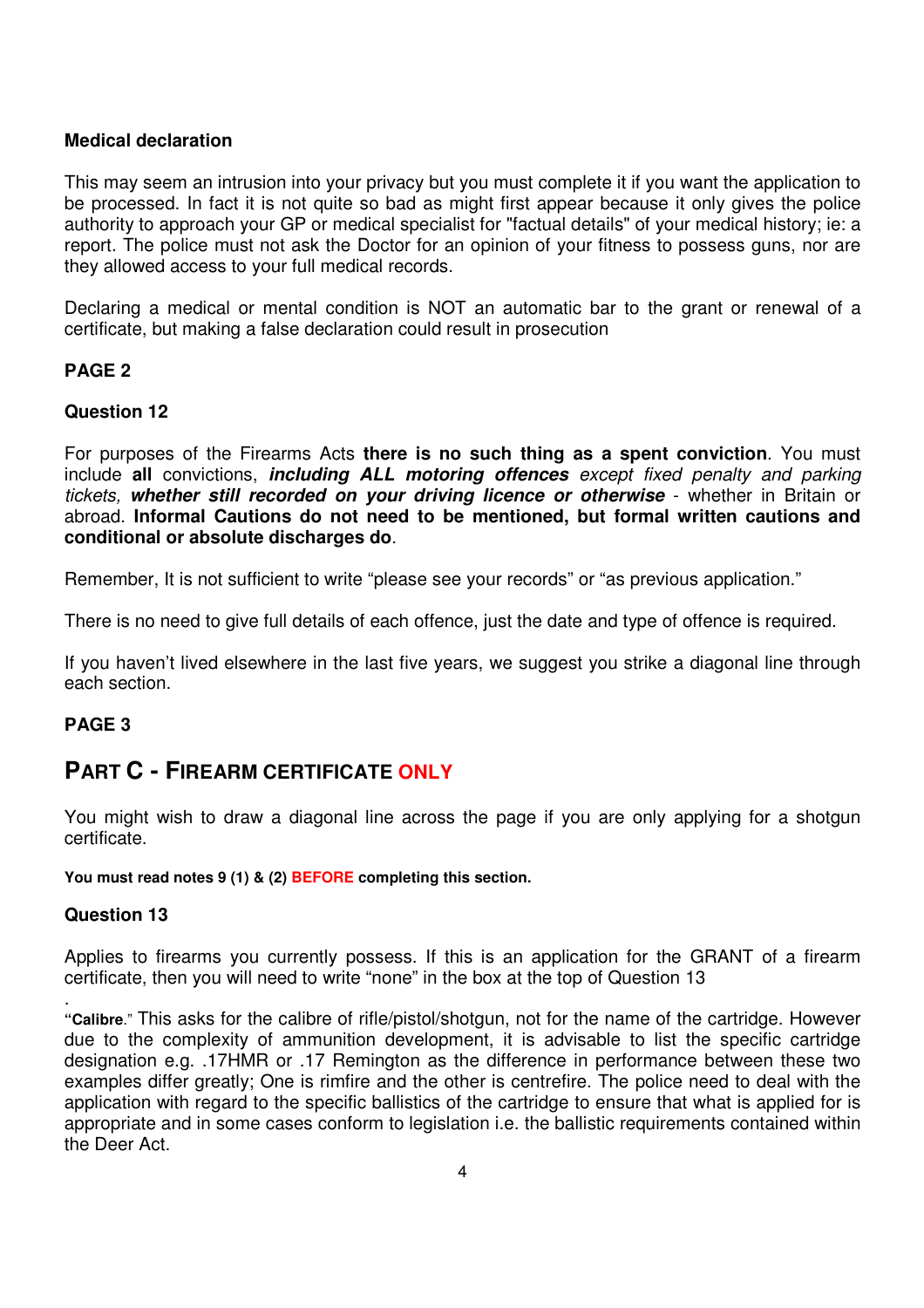**"Type"** means rifle, large magazine capacity shotgun, sound moderator or muzzle loading pistol for example.

**"Make"** is self-explanatory.

**"Serial number"** Some guns will have several different numbers embossed on them – serial number, patent number, model number, proof marks, and barrel number being amongst them.

The serial number is usually on the frame or action of the gun, and it is this one you should enter in this question. . Some guns (and particularly sound moderators) don't have serial numbers, in which case you could enter "none." If in any doubt, contact your shooting organisation's technical staff for help.

**"Reason**" for possession might be "target shooting", "Pest control" or "Deer/pest control" as the case may be. This is to establish that you still have a good reason for possessing each firearm. You do not need to detail every species of animal or bird you wish to shoot, as your certificate should have a condition to shoot the bird or animal you have asked for, as well as "any other lawful quarry."

For a sound moderator you might enter "to protect hearing and reduce disturbance" for example.

For a target rifle or a muzzle loading pistol used **ONLY** for target shooting, you **must** be a full member of a Home Office Approved Club which offers facilities for that type of firearm. In this case the answer to the question is "As a member of [club] rifle/muzzle loading pistol club and at other ranges."

For sporting rifles the best answer to this section is, "On [name of land, with details including the name address and 'phone number of the person granting permission to shoot there]… and on any other land where permission has been obtained."

You don't always need to nominate a piece of land as evidence of "good reason", but in this case you should provide written evidence, for example from gamekeeper, or a copy of a booking to shoot.

#### **Question 14**

Applies to any guns and sound moderators you want to obtain in the future.

If you do not want to acquire any more guns, write "None" in the box at the top of question 14.

If you have an authority to acquire a firearm which you have not been able to acquire before the renewal date and you still wish to acquire it, details of that gun – as well as your intended use must be entered in question 14.

**"Calibre**" This asks for the calibre of rifle/pistol/shotgun, not for the name of the cartridge. However due to the complexity of ammunition development, it is advisable to list the specific cartridge designation e.g. .17HMR or .17 Remington as the difference in performance between these two examples differ greatly; One is rimfire and the other is centrefire. The police need to deal with the application with regard to the specific ballistics of the cartridge to ensure that what is applied for is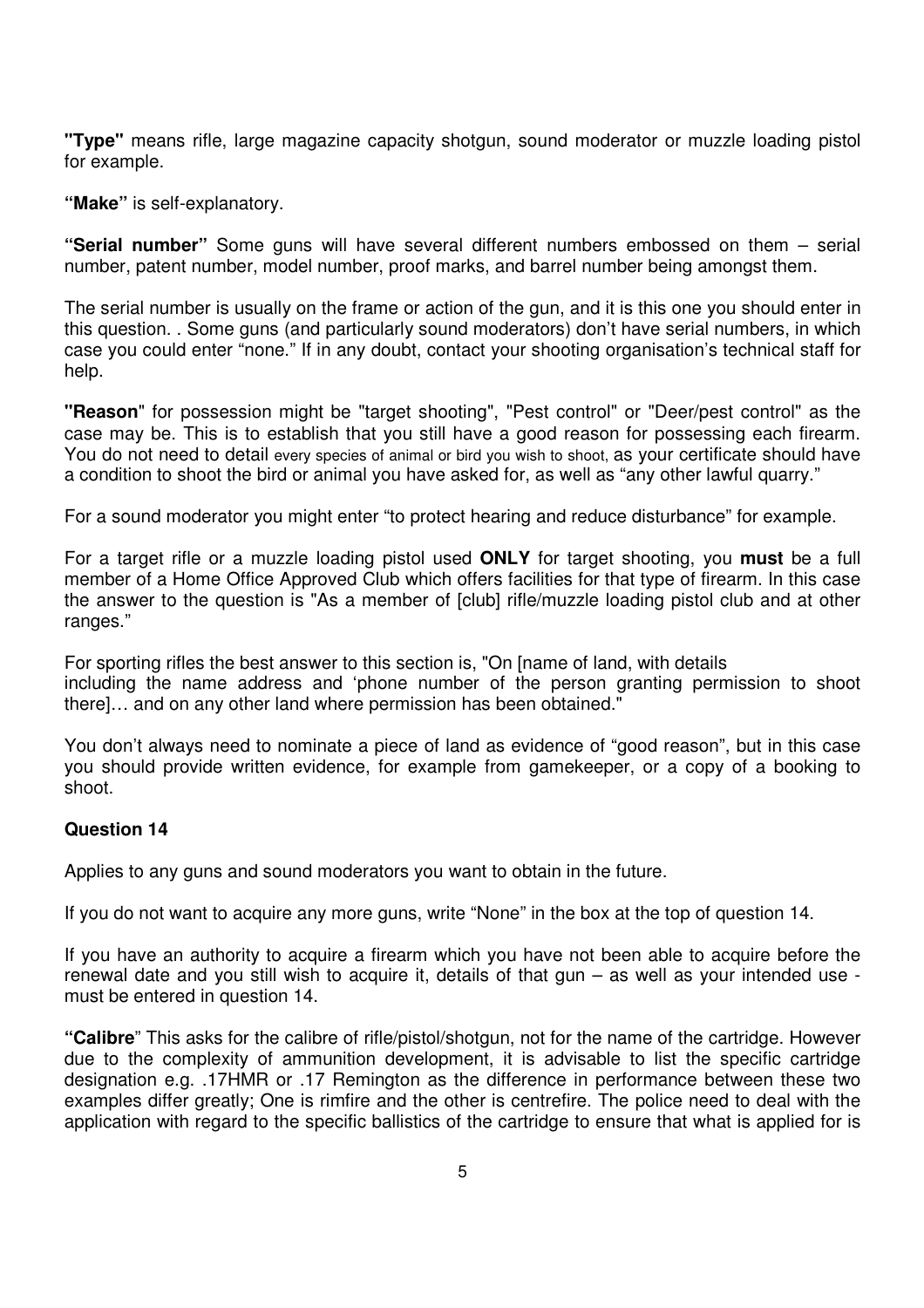appropriate and in some cases conform to legislation i.e. the ballistic requirements contained within the Deer Act.

**"Type"** means simply "rifle" or "muzzle-loading pistol" for example. There is no need to be specific, (for example "bolt-action rifle" or "underlever carbine") as this may limit your choices when you come to buy the gun.

In law, a sound moderator is considered to be a firearm in this case, so you should enter it here.

**"Reason**" for possession might be "target shooting", "Pest control" or "Deer/pest control" as the case may be. This is to establish that you still have a good reason for possessing each firearm. You do not need to detail every species of animal or bird you wish to shoot, as your certificate should have a condition to shoot the bird or animal you have asked for, as well as "any other lawful quarry."

For a sound moderator, the usual reasons for possessing are to protect your hearing and to reduce the disturbance caused by firing the gun.

For a target rifle or a muzzle-loading pistol used ONLY for target shooting, you **must** be a full member of a Home Office Approved Club which offers facilities for that type of firearm. In this case the correct answer to the question is "As a member of [club] rifle/muzzle loading pistol club and at other ranges."

For sporting rifles the best answer to this section is, "On …[name of land, with details including the 'phone number of the person granting permission to shoot there]… and on any other land where permission has been obtained."

You don't always need to nominate a piece of land as evidence of "good reason", but in this case you should provide written evidence from (for example) a gamekeeper, or a copy of a booking to stalk deer.

**NOTE:** The fact that you might have an "open" condition on your certificate is irrelevant; these questions are to establish that you have a good reason to have your guns.

#### **PAGE 4**

#### Again, this page is **ONLY** for a **FIREARM CERTIFICATE APPLICATION**

If you are applying for a shotgun certificate, you might wish to draw a diagonal line across the page.

#### **Question 15**

Here, you should enter the maximum amount of ammunition you require to **have in your possession** at any one time. This includes that which you are already authorised to possess, and any you want to acquire in the life of the certificate – such as for a gun you want to acquire and have entered in Question 15.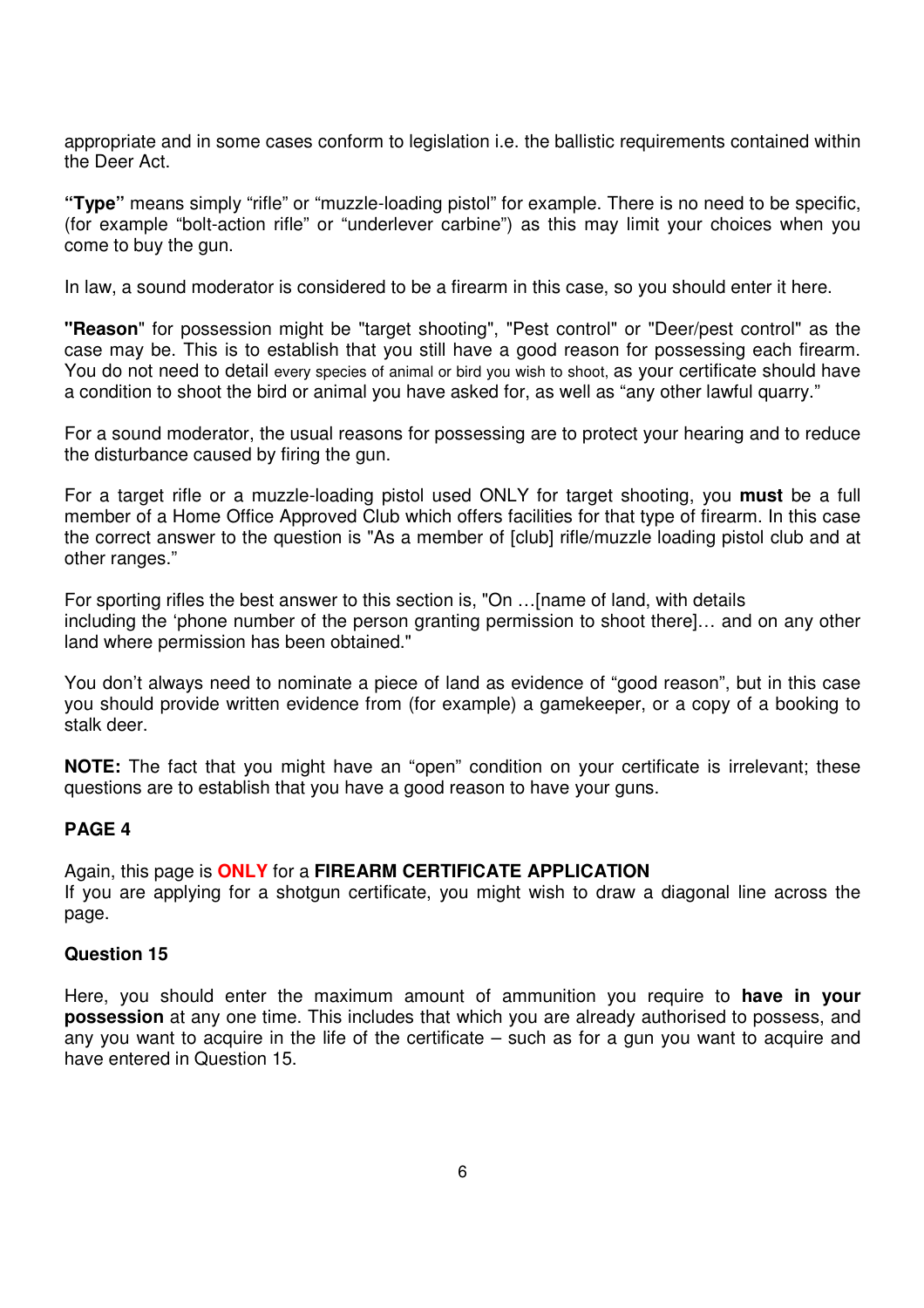Remember that your secure ammunition storage has to be capable of holding the full amounts you are asking for. Be realistic – how much will you really need? The Home Office Guidance to firearms licensing law has made it clear that economy of purchase is NOT a good reason to possess large quantities of ammunition.

Note that you no longer have to enter the amount you want to **buy** at any given time, but you MUST not hold more than the amount you are authorised to possess.

For .22 rimfire the usual quantity will be 600 or 1,100 rounds, depending on how much shooting you do and how easy it is to get fresh supplies. For serious target shooters or rabbit controllers the required quantity may well be greater so that a good stock, (all of one batch number so as to maintain the rifle's zero), can be purchased at one time.

For centrefire cartridges it is more usual to have 250 rounds of each cartridge type, which allows the purchase in good time of further supplies of ammunition. Your favourite brand, bullet weight and bullet type may be difficult to obtain so enter enough to ensure that you do not run out. If you live a long way from your nearest dealer or if supplies are particularly difficult it may be sensible to increase the figure.

In the case of .22 target shooting, allocations of 1,000 rounds are not unreasonable for regular shooters. A serious target shooter (for example in a county or national squad) may wish to possess up to 6,000 rounds to ensure consistency in performance between batches.

In exceptional circumstances more may be required, but remember; be realistic – how much will you really need?

If your rifle(s) are held for pest shooting or deer control don't forget that cartridges loaded with expanding bullets and even the bullets themselves are prohibited unless there is a condition on your Firearm Certificate allowing you to acquire and possess expanding ammunition. This condition will be automatically be added if you require the firearm and ammunition for quarry shooting. If you re-load, remember that the expanding bullets themselves count towards your total holding, so ensure that you have asked for sufficient amounts – particularly as bullets for re-loading are normally sold in 100's.

#### **Question 16**

Relates to your security provisions, and is fairly self-explanatory.

#### **PAGE 5**

# **SHOTGUN CERTIFICATE ONLY**

If you do not have a shotgun certificate and do not want to apply for one, you might wish to draw a diagonal line across this page.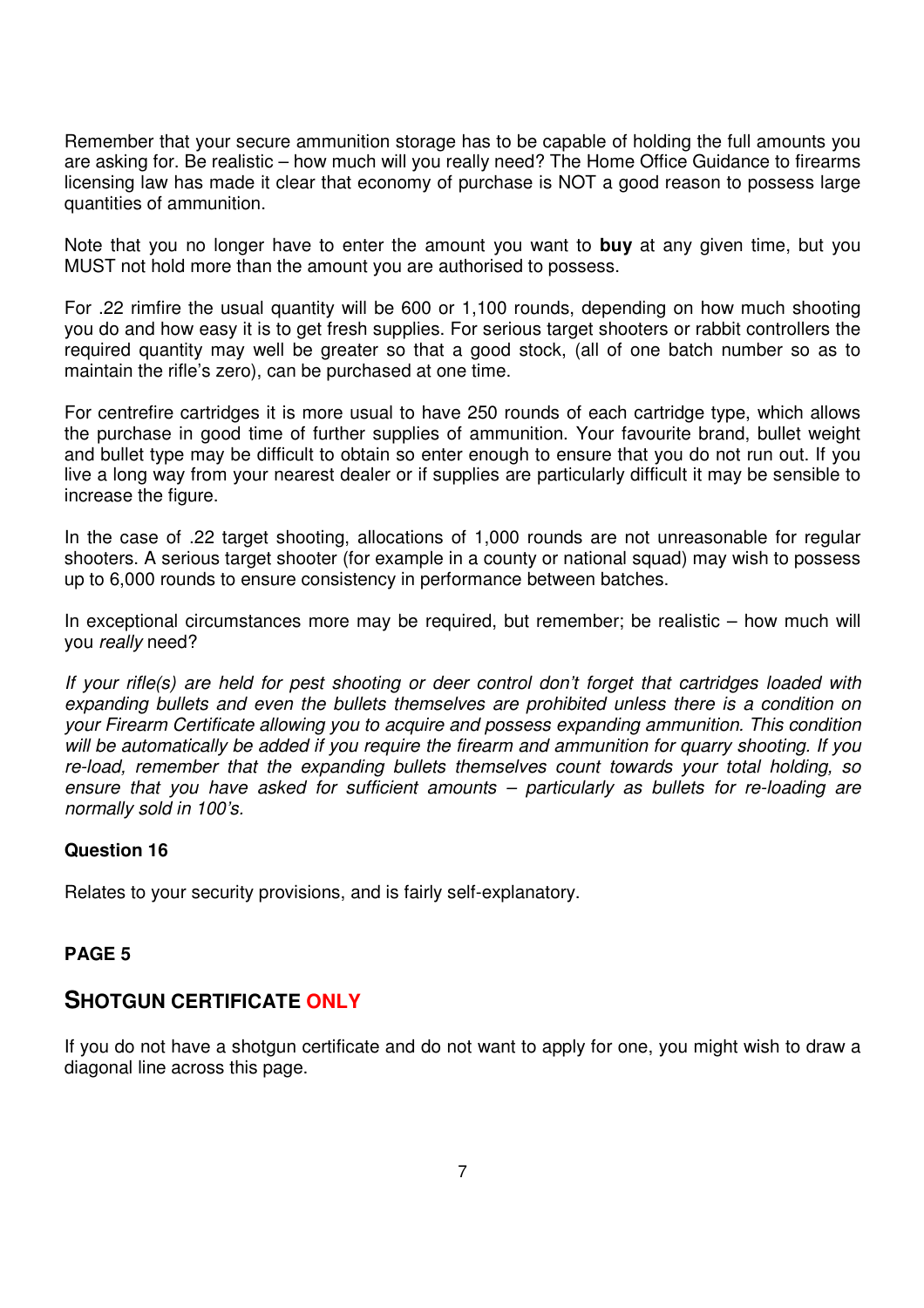# **Question 17**

List the shotguns currently in your possession. If this is an application for the initial grant of a certificate, the answer to this question should be "none" in the box at the top. **Question 18** 

Relates to your security provisions, and is fairly self-explanatory.

# **PAGE 6**

You can use this page if you find that you have run out of space in any of the questions in parts A to E. It is NOT necessary to enter anything here unless this is the case. If you don't have to enter anything, you may wish to strike a diagonal line across the page.

# **PAGE 7**

. This partially repeats the "tick-boxes" at the beginning of the form for some reason.

This applies to firearm AND shotgun certificate applications, both for renewals and grants. Read the declaration carefully so that you know **exactly** what you are signing, then complete it by signing your name, writing it in block capitals, and dating it. It is a criminal offence to deliberately make a false statement in order to obtain a firearm or shotgun certificate.

If you are under 18 years of age, then you must get your parent or guardian to tick the appropriate boxes, and to sign, print their name and date your application.

# **PAGE 8**

This is for **BOTH** firearm **AND** shotgun certificate applications. Now you only have to give the details of someone who has agreed act as a referee for you if necessary. That person must be resident in the UK, have known you for at least two years, and must NOT be a police employee, Registered Firearms Dealer, a member of your immediate family, or someone of "ill repute!"

#### **Other than that, anyone can be a referee – they do not have to be "important people!"**

# **PAGE 9**

This is **ONLY** for a Firearm certificate application. If you are applying for a shotgun certificate you should draw a diagonal line across this page.

Exactly the same requirements above apply to both referees.

#### **PAGE 11**

It is not a legal requirement to complete this page – you may wish to simply tick 1. "I would prefer not to answer any of the following questions" This will not hinder your application in any way, and you will not be considered uncooperative if you don't complete it.